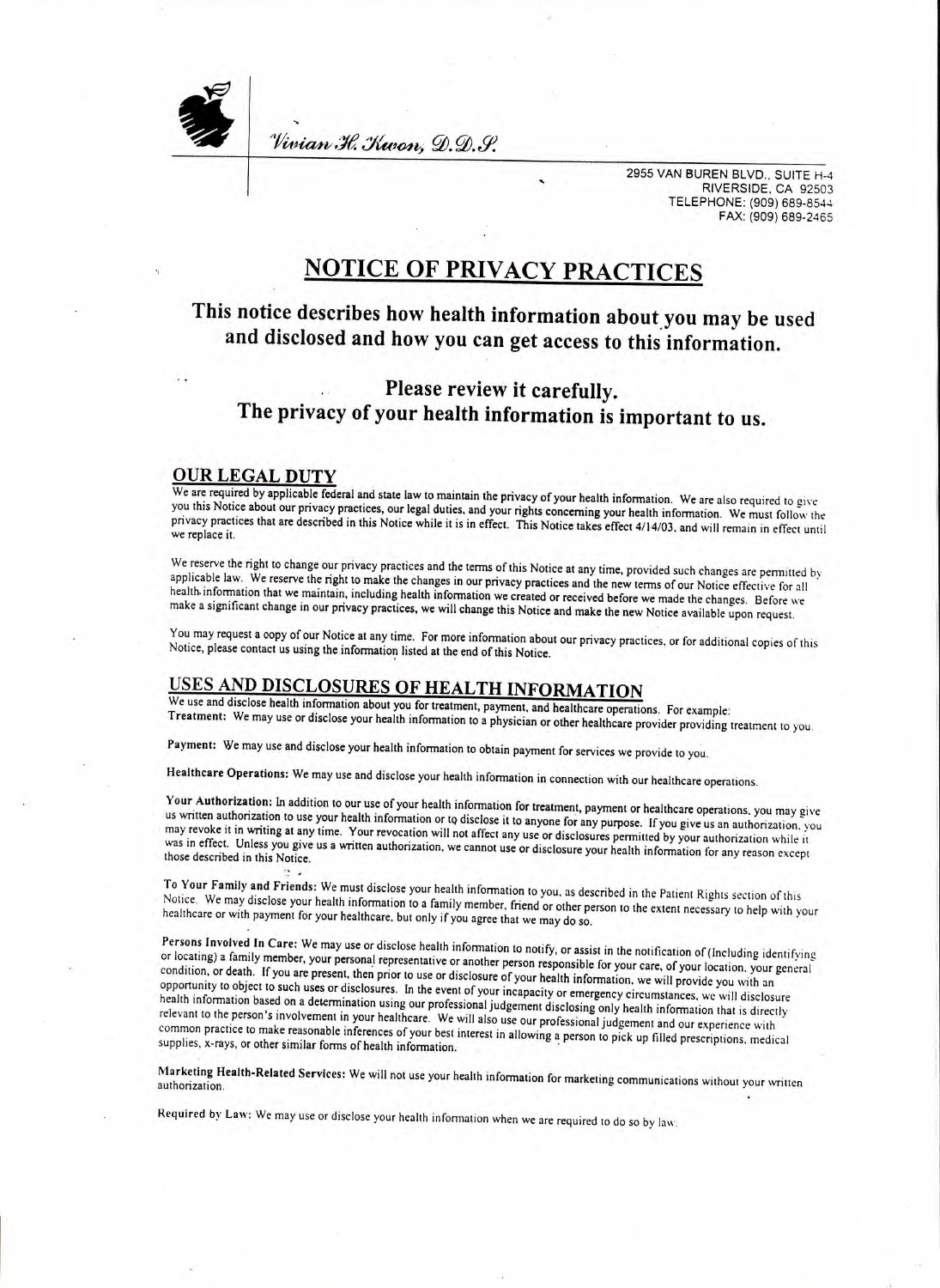Abuse or Neglect: We may disclose your health information to appropriate authorities if we reasonably believe that you are a possible victim of abuse, neglect, or domestic violence or the possible victim of other crimes. We may disclose your health information to the extent necessary to avert a serious threat to your health or safety of the health or safety of others.

National Security: We may disclose to military authorities the health information of Armed Forces personnel under certain circumstances. We may disclose to authorized federal officials health information required for lawful intelligence. counterintelligence, and other national security activities. We may disclose to correctional institution or law enforcement official having lawful custody of protected health information of inmate or patient under certain circumstances.

Appointment Reminders: We may use or disclose your health information to provide you with appointment reminders (such as voicemail messages, postcards, or letters).

#### PATIENT RIGHTS

Access: You have the right to look at or get your health information, with limited exceptions. You may request that we provide copies in a format other than photocopies. We will use the format you request unless we cannot practicably do so. (You must make a request in writing to obtain access to your health information. You may obtain a form to request access by using the contact information listed at the end of this Notice. We will charge you a reasonable cost-based fee for expenses such as copies and staff time. You may also request access by sending us a letter to the address at the end of this Notice. If you request copies, we will charge you S0.25 for each page, \$4.00 per quarter hour for staff time to locate and copy your health information, and postage if you want the copies mailed to you. If you request an alternative format, we will charge a cost-based fee for providing your health information in that format. If you prefer, we will prepare a summary or an explanation of you health information for a fee. Contact us using the information listed at the end of this Notice for a full explanation of our fee structure.)

Disclosure Accounting: You have the right to receive a list of instances in which we or our business associates disclosed you health information for purposes, other than treatment, payment, healthcare operations and certain other activities, for the last 6 years, but not before April 14, 2003. If you request this accounting more than once in a 12-month period, we may charge you a reasonable, costbased fee for responding to these additional requests.

Restriction: You have the right to request that we place additional restrictions on our use or disclosure of your health information. We are not required to agree to these additional restrictions, but if we do, we will abide by our agreement (except in an emergency).

Alternative Communication: You have the right to request that we communicate with you about your health information by alternative means or to alternative locations. (You must make your request in writing.) Your request must specify the alternative means or location, and provide satisfactory explanation how payments will be handled under the alternative means or location you request.

Amendment: You have the right to request that we amend your health information. (Your request must be in writing, and it must explain why the information should be amended.) We may deny your request under certain circumstances.

#### **OUESTIONS AND COMPLAINTS**

If you want more information about our privacy practices or have questions or concerns, please contact us.

If you are concerned that we may have violated your privacy rights, or you disagree with a decision we made about access to your health information or in response to a request you made to amend or restrict the use or disclosure of your health information or to have them intermediately in the process of the internative locations, you may complain to us using the contact information listed at the end of this Notice. You also may submit a written complaint to the U.S. Department of Health and Human Services. We will provide you with the address to file your complaint with the U.S. Department of Health and Human Services upon request.

We support your right to the privacy of your health information. We will not retaliate in any way if you choose to file a complaint with us or with the U.S. Department of Health and Human Services.

Contact Office Telephone: 957-689-8544 Fax: 951-689-2465 Address: 2955 Van Buren Blvd., Suite H4 Riverside, California 92503

# We strive for excellence and quality in a safe and caring environment